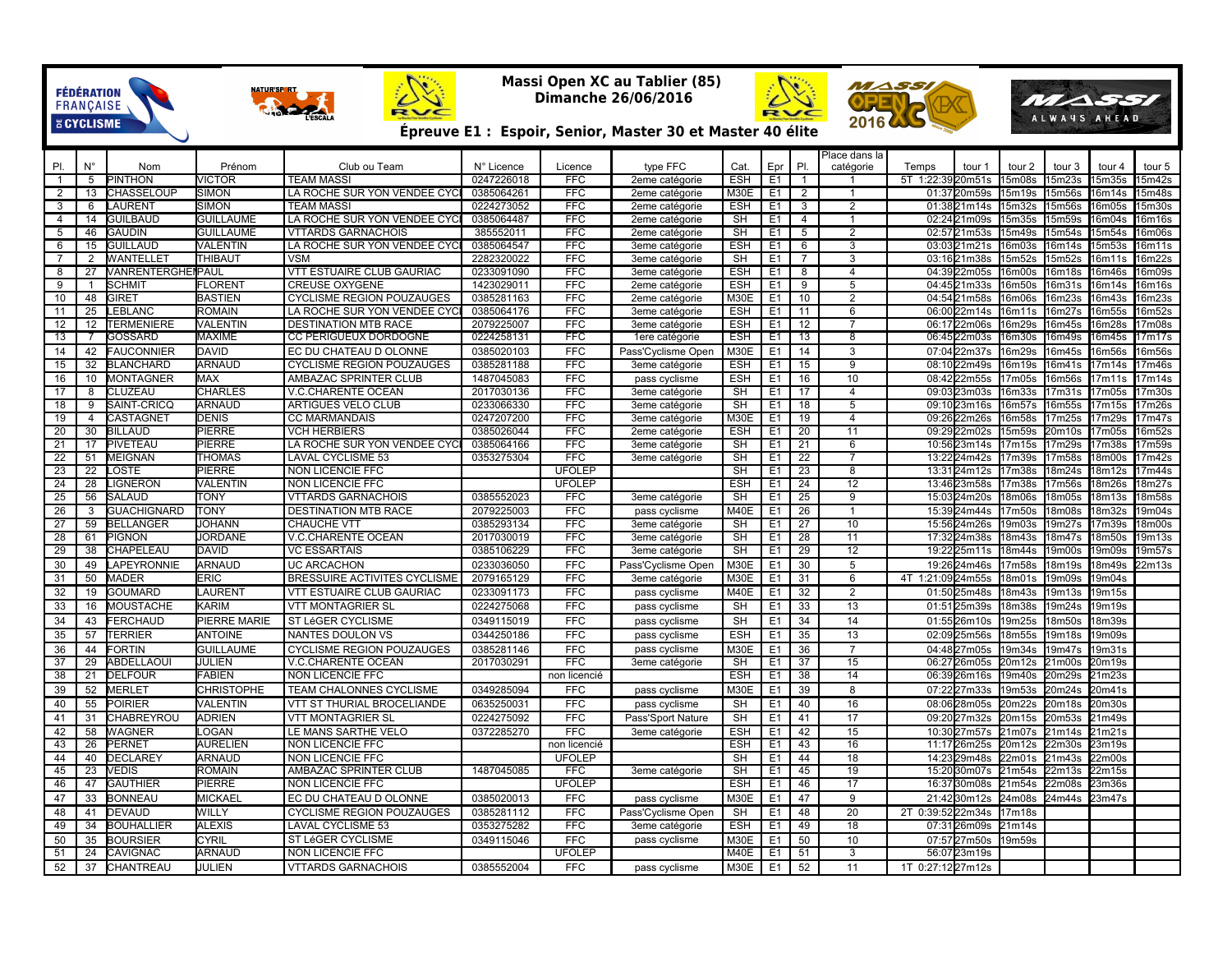







**MASSI** 

ALWAYS AHEAD

## **Classement par catégorie**

|     |                      |                              |                  |                                | Classement: Poussin (7 participants) |              |          |      |    |        |                     |                                       |
|-----|----------------------|------------------------------|------------------|--------------------------------|--------------------------------------|--------------|----------|------|----|--------|---------------------|---------------------------------------|
| PI. | $\mathbf{N}^{\circ}$ | Nom                          | Prénom           | Club ou Team                   | N° Licence                           | Licence      | type FFC | Cat. | PI | Tempsl | tour .              | tour 2                                |
|     |                      | 386 MARTINEAU                | <b>IMAEL</b>     | NON LICENCIE                   |                                      | non licencié |          | POU  |    |        |                     | $0.06:33$ 03m <sub>18s</sub>   03m15s |
|     |                      | 383 BOUTONNE                 | <b>PACOME</b>    | LA ROCHE SUR YON VENDEE C      | 0385064188                           | <b>FFC</b>   |          | POU  |    |        |                     | 00:18 03m41s 03m10s                   |
|     |                      | l 382 <b>I</b> BONNEAU       | <b>TELAN</b>     | I EC DU CHATEAU D OLONNE       | 0385020050                           | <b>FFC</b>   |          | POU  |    |        |                     | 00:30 03m42s 03m21s                   |
|     |                      | 384 CHAIGNEAU                | <b>IPIERRE</b>   | LA ROCHE SUR YON VENDEE C      | 0385064376                           | <b>FFC</b>   |          | POU  |    |        |                     | 00:36 03m45s 03m24s                   |
|     |                      | 385 MERLET                   | <b>HUGO</b>      | <b>TEAM CHALONNES CYCLISME</b> | 0349285071                           | <b>FFC</b>   |          | POU  |    |        |                     | 00:38 03m49s 03m22s                   |
|     |                      | 380 ARDOUIN BEDACHE MATTENZO |                  | LA ROCHE SUR YON VENDEE C      | 0385064205                           | <b>FFC</b>   |          | POU  |    |        | 00:52 03m46s 03m39s |                                       |
|     |                      | 1381 BLANCHARD               | <b>ITHIBAULT</b> | LA ROCHE SUR YON VENDEE C      | 0385064286                           | <b>FFC</b>   |          | POU  |    |        |                     | 01:27 04m36s 03m24s                   |

|     |                 |               |                   |                                                              | Classement: Pupilles (7 participants) |              |          |            |                                 |        |        |                              |
|-----|-----------------|---------------|-------------------|--------------------------------------------------------------|---------------------------------------|--------------|----------|------------|---------------------------------|--------|--------|------------------------------|
| PI. |                 | Nom           | Prénom            | Club ou Team                                                 | N° Licence                            | Licence      | type FFC | Cat.       | Tempsl                          | tour . | tour 2 | tour 3                       |
|     |                 | 283 DESSAY    | VALENTIN          | AS DE FONDETTES VTT                                          | 1837298193                            | <b>FFC</b>   |          | <b>PUP</b> | 3T 0:07:51 02m33s 02m36s 02m42s |        |        |                              |
|     |                 | 281 BLANCHARD | <b>JANTONIN</b>   | LA ROCHE SUR YON VENDEE C                                    | 0385064100                            | <b>FFC</b>   |          | <b>PUP</b> |                                 |        |        | 00:40 02m43s 02m50s 02m58s l |
|     |                 |               |                   | 284  LAJOUMARD DE BEL PAUL-MAXENCE LA ROCHE SUR YON VENDEE C | 0385064363                            | <b>FFC</b>   |          | <b>PUP</b> |                                 |        |        | 01:43 03m02s 03m09s 03m23s l |
|     | <b>285 PAIN</b> |               | IELISE            | NON LICENCIE                                                 |                                       | non licencié |          | <b>PUP</b> |                                 |        |        | 01:46 03m04s 03m19s 03m14s   |
|     |                 | 280 BABU      | IMARTIN           | LA ROCHE SUR YON VENDEE C                                    | 0385064025                            | <b>FFC</b>   |          | <b>PUP</b> |                                 |        |        | 02:13 03m37s 03m10s 03m17s   |
|     |                 | 102 CAVIGNAC  | <b>I</b> AMANDINE | NON LICENCIE                                                 |                                       | non licencié |          | <b>PUP</b> |                                 |        |        | 02:56 03m33s 03m33s 03m41s   |
|     |                 | 282 BOUTONNE  | <b>SALOME</b>     | LA ROCHE SUR YON VENDEE C                                    | 0385064327                            | <b>FFC</b>   |          | <b>PUP</b> |                                 |        |        | 02:58 03m39s 03m29s 03m41s   |

|                |                  |                  |                             | <b>Classement: Benjamins (12 participants)</b> |            |          |            |     |                                 |        |        |
|----------------|------------------|------------------|-----------------------------|------------------------------------------------|------------|----------|------------|-----|---------------------------------|--------|--------|
| PI.            | Nom              | Prénom           | Club ou Team                | N° Licence                                     | Licence    | type FFC | Cat.       |     | Temps tour 1                    | tour 2 | tour 3 |
|                | 113 MORNIER      | MATHYS           | <b>CHAUCHE VTT</b>          | 0385293147                                     | <b>FFC</b> |          | BEI        |     | 3T 0:11:07 03m41s 03m48s 03m38s |        |        |
|                | 1111 TRAVAILLARD | <b>ANTOINE</b>   | COMITé 37                   | 1837044077                                     | <b>FFC</b> |          | BEI        |     | 00:02 03m37s 03m54s 03m38s      |        |        |
|                | 110 TRAN VAN     | <b>ANTOINE</b>   | AS DE FONDETTES VTT         | 1837298179                                     | <b>FFC</b> |          | <b>BEI</b> |     | 00:05 03m44s 03m49s 03m39s      |        |        |
|                | 100 BOUCHET      | <b>I</b> ANTOINE | <b>IARNAC VTT</b>           | 2016173304                                     | <b>FFC</b> |          | BEI        |     | 00:06 03m38s 03m50s 03m45s      |        |        |
|                | 101 BOUCHET      | <b>THOMAS</b>    | <b>IARNAC VTT</b>           | 2016173303                                     | <b>FFC</b> |          | <b>BEI</b> |     | 00:26 03m46s 03m52s 03m55s      |        |        |
|                | 104 DEVILLIERS   | IUSTINE          | <b>US ARGENTONNAISE</b>     | 1836030003                                     | <b>FFC</b> |          | <b>BEI</b> | 6   | 00:50 03m47s 03m55s 04m15s      |        |        |
|                | 103 CHARTEAU     | <b>DIEGO</b>     | <b>AIZENAY VELOS SPORTS</b> | 0385083145                                     | <b>FFC</b> |          | BEI        |     | 01:22 03m55s 04m13s 04m21s      |        |        |
|                | 105 GREAUD       | <b>FABIEN</b>    | <b>AIZENAY VELOS SPORTS</b> | 0385083180                                     | <b>FFC</b> |          | <b>BEI</b> | 8   | 02:32 04m08s 04m34s 04m57s      |        |        |
|                | 112 BARON        | <b>LUCAS</b>     | <b>CHAUCHE VTT</b>          | 0385293017                                     |            |          | BEI        | q   | 02:59 05m17s 03m55s 04m54s      |        |        |
|                | 10 106 HEINIS    | <b>MARC</b>      | <b>V.C.CHARENTE OCEAN</b>   | 2017030386                                     | <b>FFC</b> |          | BEI        | 10  | 06:01 05m20s 05m44s 06m04s      |        |        |
|                | 108 OTTMANN      | <b>NOA</b>       | AS DE FONDETTES VTT         | 1837298077                                     | <b>FFC</b> |          | BEI        |     | 1T 0:04:12 04m12s l             |        |        |
| $N.C$ 109 PAIN |                  | ETIENNE          | LA ROCHE SUR YON VENDEE C   | 0385064452                                     | <b>FFC</b> |          | BEI        | N.C |                                 |        |        |

|             |                       |                   |                             | Classement: Minimes F (3 participants) |         |          |      |                            |             |        |
|-------------|-----------------------|-------------------|-----------------------------|----------------------------------------|---------|----------|------|----------------------------|-------------|--------|
| $N^{\circ}$ | Nom                   | Prénom            | Club ou Team                | N° Licence                             | Licence | type FFC | Cat. | Femps                      | tour        | tour . |
|             | 401 <b>I</b> SIREY    | ™MA⊤              | <b>VC POMPONNAIS</b>        | l 0224280036                           | FF(     |          | МF   | T 0:45:10 <b>l</b> 21m56s! |             | 23m14s |
|             | 422 BONNEAU           | <b>PRISCILLIA</b> | l EC DU CHATEAU D OLONNE    | 0385020143                             | $- -$   |          | MF   |                            | 02:2823m36s | 24m02s |
|             | l 419 <b>I</b> OLLIER | BENEDICTE         | I BRULON LOISIRS VTT NATURE | 0372540117                             | FFC.    |          | МF   |                            | 02:4523m54s | 24m01s |

|      |                |                |                             | Classement : Cadettes (4 participants) |               |          |      |    |                          |                      |         |               |
|------|----------------|----------------|-----------------------------|----------------------------------------|---------------|----------|------|----|--------------------------|----------------------|---------|---------------|
| l N° | Nom            | Prénom         | Club ou Team                | N° Licence                             | Licence       | type FFC | Cat. | ום | Temps                    | tour                 | tour    | tour          |
|      | 302 TERRIGEOL  | ЕММА           | I VTT ESTUAIRE CLUB GAURIAC | 0233091003                             |               |          | ~-   |    | 3T 0:50:1609m22s l19m59s |                      |         | 20m55s        |
|      | 339 DEGARDIN   | <b>ILEA</b>    | <b>FREE RIDER CLUB</b>      |                                        | <b>UFOLEP</b> |          |      |    |                          | 09:12l10m56s l23m24s |         | <b>25m08s</b> |
|      | 307   OURDAIN  | <b>IMARINE</b> | VTT PONTOIS                 |                                        | UFOLEP        |          |      |    |                          | 09:1910m35s 24m06s   |         | ≅ l24m54s     |
|      | 340 DEVILLIERS | <b>CAMILLE</b> | US ARGENTONNAISE            | 1836030018                             |               |          |      |    |                          | 09:3200m46s          | 124m48s | 24m14s        |

|    |                       |                 |               |                       | Classement : Juniors F (4 participants) |            |          |      |                  |                    |        |        |
|----|-----------------------|-----------------|---------------|-----------------------|-----------------------------------------|------------|----------|------|------------------|--------------------|--------|--------|
| DI | $\mathsf{IN}^{\circ}$ | Nom             | Prénom        | Club ou Team          | $N^{\circ}$ L<br>Licence                | Licence    | type FFC | Cat. | Temps            | tour               | tour   | tour . |
|    |                       | 309 CADOICO     | IIOHANNA      | I VTTARDS GARNACHOIS  | 10385552021                             | <b>FFC</b> |          |      | 0:51:08 10 m 43s |                    | 19m49s | 20m36s |
|    |                       | 301 BOUTHONNIER | <b>CELINE</b> | <b>EL TRELISSAC</b>   | 0224255074                              | <b>FFC</b> |          |      |                  | 02:5310m40s 21m21s |        | 22m00s |
|    |                       | 304 POEUF       | LARA          | <b>CREUSE OXYGENE</b> | 1423029204                              | <b>FFC</b> |          |      |                  | 07:14111m45s       | 22m59s | 23m38s |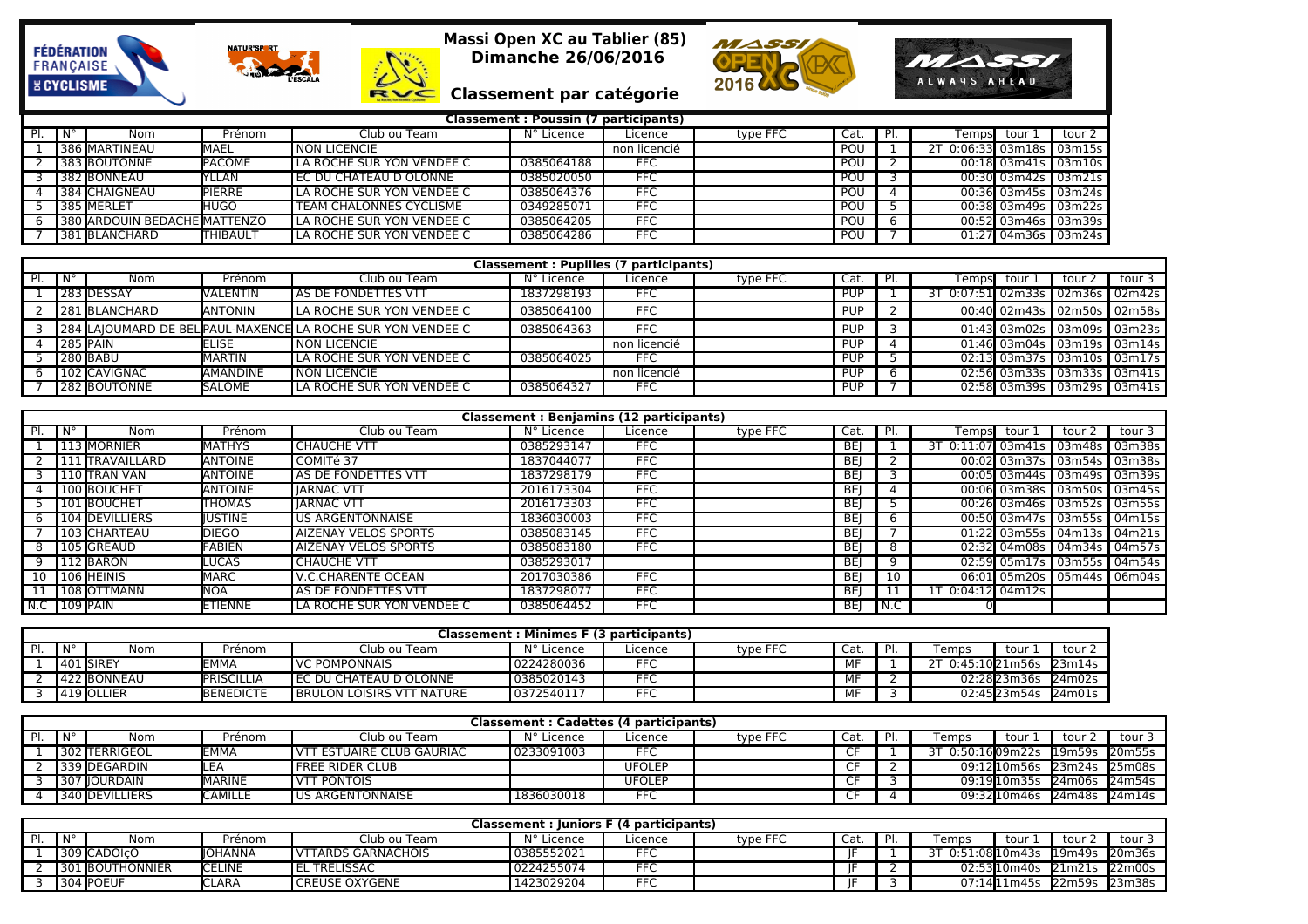| $\sim$ | <b>IFAVERAIS</b> | $H + D$<br>-- | MAYENNAISE | 5313039°<br>้กวะ | --<br>-- |  | - - -<br>$\sim$<br>) Л • Л<br>114m09<br>,,<br>-7.7411 | 30m06 | $\sim$ $\sim$ $\sim$<br>13.IM359<br>--- |
|--------|------------------|---------------|------------|------------------|----------|--|-------------------------------------------------------|-------|-----------------------------------------|

|             |                       |                    |                                | <b>Classement: Espoirs F (2 participants)</b> |               |                |            |     |       |                        |                      |               |        |
|-------------|-----------------------|--------------------|--------------------------------|-----------------------------------------------|---------------|----------------|------------|-----|-------|------------------------|----------------------|---------------|--------|
| $N^{\circ}$ | Nom                   | Prénom             | Club ou Team                   | N° Licence                                    | Licence       | type FFC       | Cat.       | PI. | Temps | tour 1                 | tour :               | tour 3        | tour 4 |
|             | <b>207 PASSELANDE</b> | <b>CHLOE</b>       | <b>TEAM MASSI</b>              | 0224273063                                    |               | 2eme catégorie | <b>ESF</b> |     |       | 1:04:27 <b>0</b> 8m32s | l18m23s              | 18m34s 18m58s |        |
|             | 201 PERNEY            | <b>ANOUK</b>       | <b>SPORT NATURE CHAMADELLE</b> |                                               | <b>UFOLEP</b> |                |            |     |       | 1:09:00 <b>0</b> 8m42s | 19m34s 20m50s 19m54s |               |        |
|             | 215 FRANCHET          | <b>IFREDERIOUE</b> | US LE POINCONNET               | 1836352021                                    | □FC           | pass cyclisme  | M40F       |     |       | 1:01:39 12 m 18s       | 124m59s              | 24m22s        |        |
|             | 246 DELAVIGNE         | <b>CAMILLE</b>     | VCH HERBIERS                   | 0385026054                                    | FFC           | 3eme catégorie | ESF        |     |       | 0:09:30l09m30s         |                      |               |        |

|                 |             |                       |                 |                           | <b>Classement: Minimes H (44 participants)</b> |               |          |      |                 |                      |                    |
|-----------------|-------------|-----------------------|-----------------|---------------------------|------------------------------------------------|---------------|----------|------|-----------------|----------------------|--------------------|
| PI.             | $N^{\circ}$ | Nom                   | Prénom          | Club ou Team              | N° Licence                                     | Licence       | type FFC | Cat. | PI.             | Temps<br>tour 1      | tour 2             |
| <sup>1</sup>    |             | 438 INICOLAS          | ULIEN           | LA ROCHE SUR YON VENDEE C | 0385064322                                     | <b>FFC</b>    |          | MН   | <sup>1</sup>    | 2T 0:34:4317m15s     | 17 <sub>m28s</sub> |
| 2               |             | 400 RIBOULET          | <b>ALEX</b>     | <b>CREUSE OXYGENE</b>     | 1423029482                                     | <b>FFC</b>    |          | MH   | $\overline{2}$  | 00:1217m12s          | 17 <sub>m43s</sub> |
| $\overline{3}$  |             | 402 VINCENT           | TEDDY           | PEUJARD VELO CLUB         | 0233001015                                     | <b>FFC</b>    |          | MH   | 3               | 01:2017m37s          | 18m26s             |
| $\overline{4}$  | 424         | <b>CRESPO PIMENTA</b> | TINO            | <b>DURTAL VELO SPORT</b>  | 0349288045                                     | <b>FFC</b>    |          | MH   | $\overline{4}$  | 01:4917m50s          | 18m42s             |
| 5               |             | 447 DUBIN             | NATHAN          | CHAUCHE VTT               | 0385293064                                     | <b>FFC</b>    |          | MH   | 5               | 02:1518m06s          | 18m52s             |
| 6               |             | 406 GOUMARD           | LUCAS           | VTT ESTUAIRE CLUB GAURIAC | 0233091172                                     | <b>FFC</b>    |          | MH   | 6               | 02:2817m44s          | 19m27s             |
| $\overline{7}$  |             | 417 TAUDON            | MATHEO          | DURTAL VELO SPORT         | 0349288087                                     | <b>FFC</b>    |          | МH   | $\overline{7}$  | 02:41 18 m 30s       | 18m54s             |
| 8               |             | 403 BOUTIN            | PAUL            | <b>VC POMPONNAIS</b>      | 0224280065                                     | <b>FFC</b>    |          | MH   | 8               | 03:01 18m26s         | 19m18s             |
| 9               |             | 413 CLEMENT           | <b>BRICE</b>    | <b>VTT MONTAGRIER SL</b>  | 0224275077                                     | <b>FFC</b>    |          | MH   | 9               | 03:0818m19s          | 19m32s             |
| 10              |             | 444 THIBAULT          | QUENTIN         | DURTAL VELO SPORT         | 0349288085                                     | <b>FFC</b>    |          | МH   | 10              | 03:11 <b>1</b> 8m35s | 19m19s             |
| 11              |             | 411 PICHON            | HUGO            | AS DE FONDETTES VTT       | 1837298117                                     | <b>FFC</b>    |          | MH   | 11              | 03:3718m50s          | 19m30s             |
| 12              |             | 407 AUBERT            | <b>THOMAS</b>   | <b>VC SARLAT</b>          | 0224279054                                     | <b>FFC</b>    |          | MH   | 12              | 03:5419m09s          | 19m28s             |
| 13              |             | 429 GARNIER           | MAEL            | <b>DURTAL VELO SPORT</b>  | 0349288046                                     | <b>FFC</b>    |          | MН   | 13              | 04:0919m27s          | 19m25s             |
| 14              |             | 448 PIVETEAU          | ARNAUD          | CHAUCHE VTT               | 0385293137                                     | <b>FFC</b>    |          | MH   | 14              | 04:1218m58s          | 19m57s             |
| 15              |             | 433 LABBE             | THIBAULT        | <b>LAVAL CYCLISME 53</b>  | 0353275075                                     | <b>FFC</b>    |          | MH   | 15              | 04:1819m00s          | 20 <sub>m01s</sub> |
| 16              |             | 409 NADIER            | <b>SIMON</b>    | <b>VTT PONTOIS</b>        |                                                | <b>UFOLEP</b> |          | MН   | 16              | 04:2919m03s          | 20m09s             |
| 17              |             | 423 BRUNEAU           | <b>THOMAS</b>   | LA ROCHE SUR YON VENDEE C | 0385064273                                     | <b>FFC</b>    |          | MH   | $\overline{17}$ | 04:43 19m33s         | 19m53s             |
| 18              |             | 446 YLEAU             | том             | LA ROCHE SUR YON VENDEE C | 0385064257                                     | <b>FFC</b>    |          | MН   | 18              | 04:55 19m42s         | 19m56s             |
| 19              |             | 414 BAFOUR            | THOMAS          | AS DE FONDETTES VTT       | 1837298023                                     | <b>FFC</b>    |          | MН   | 19              | 05:1219m20s          | 20m35s             |
| 20              |             | 437 NEAU              | CORENTIN        | LA ROCHE SUR YON VENDEE C | 0385064196                                     | <b>FFC</b>    |          | MH   | 20              | 05:25 19m59s         | 20m09s             |
| 21              |             | 420 BELLOTEAU         | ARNAUD          | <b>VTT PONTOIS</b>        |                                                | <b>UFOLEP</b> |          | MH   | 21              | 06:1019m55s          | 20m58s             |
| 22              |             | 436 LOIRET            | <b>ALEX</b>     | LA ROCHE SUR YON VENDEE C | 0385064064                                     | <b>FFC</b>    |          | MH   | 22              | 06:37 19 m 50s       | 21m30s             |
| $\overline{23}$ |             | 412 EGISTEI           | LOïC            | <b>ACV BALLAN MIRE</b>    | 1837281032                                     | <b>FFC</b>    |          | MН   | 23              | 07:2920m34s          | 21 <sub>m38s</sub> |
| $\overline{24}$ |             | 432   AGUENEAU        | LEO             | LA ROCHE SUR YON VENDEE C | 0385064135                                     | <b>FFC</b>    |          | MH   | $\overline{24}$ | 08:0721m15s          | 21m35s             |
| 25              |             | 421 BLOC'H            | ORDAN           | <b>BRETTE SPORTIF</b>     | 0372150087                                     | <b>FFC</b>    |          | MH   | 25              | 08:2921m43s          | 21m29s             |
| 26              |             | 431 GUY               | <b>MATHIS</b>   | <b>VS CLISSONNAIS</b>     | 0344037200                                     | <b>FFC</b>    |          | MH   | 26              | 08:3821m08s          | 22 <sub>m13s</sub> |
| 27              |             | 450 BRECHETEAU        | HUGO            | ANGERS CYCLISME           | 0349251070                                     | <b>FFCT</b>   |          | MH   | 27              | 08:5621m37s          | 122m02s            |
| $\overline{28}$ |             | 439 PENARD            | <b>EWAN</b>     | <b>SV FONTENAY</b>        |                                                | <b>UFOLEP</b> |          | MH   | 28              | 09:2321m25s          | 22 <sub>m41s</sub> |
| $\overline{29}$ |             | 434 LE ROUX           | <b>CLEMENT</b>  | <b>VC ANCENIS</b>         | 0344207022                                     | <b>FFC</b>    |          | MH   | $\overline{29}$ | 10:4122m26s          | 22m58s             |
| $\overline{30}$ |             | 435 LEVESQUE          | THIBAUT         | LA ROCHE SUR YON VENDEE C | 0385064191                                     | <b>FFC</b>    |          | MH   | $\overline{30}$ | 11:5322m57s          | 23m39s             |
| 31              |             | 449 OTTMANN           | THEO            | AS DE FONDETTES VTT       |                                                | <b>FFC</b>    |          | MН   | $\overline{31}$ | 12:1722m52s          | 24m08s             |
| $\overline{32}$ |             | 442 ROUX              | <b>ANTOINE</b>  | LA ROCHE SUR YON VENDEE C | 0385064269                                     | <b>FFC</b>    |          | MН   | $\overline{32}$ | 12:2722m45s          | 24m25s             |
| 33              |             | 427 EMERAUD           | <b>BAPTISTE</b> | <b>VS CLISSONNAIS</b>     | 0344037006                                     | <b>FFC</b>    |          | MH   | 33              | 12:2824m02s          | 23m09s             |
| $\overline{34}$ |             | 405 BAHLOUL           | SAMI            | <b>VC POMPONNAIS</b>      | 0224280058                                     | <b>FFC</b>    |          | MH   | 34              | 12:5322m38s          | 24m58s             |
| 35              |             | 425 DELAIRE           | AXEL            | LA ROCHE SUR YON VENDEE C | 0385064153                                     | <b>FFC</b>    |          | MН   | 35              | 13:0823m44s          | 24m07s             |
| 36              |             | 441 ROUSSEAU          | PHILIBERT       | AS DE FONDETTES VTT       | 1837298209                                     | <b>FFC</b>    |          | MН   | 36              | 13:2023m56s          | 24m07s             |
| $\overline{37}$ |             | 410 LE BRETON         | GAEL            | VTT ESTUAIRE CLUB GAURIAC | 0233091193                                     | <b>FFC</b>    |          | MН   | $\overline{37}$ | 14:1823m16s          | 25m45s             |
| $\overline{38}$ |             | 408 MONDY             | <b>ROMAIN</b>   | <b>VC POMPONNAIS</b>      | 0224280066                                     | <b>FFC</b>    |          | MH   | $\overline{38}$ | 15:4423m32s          | 26m55s             |
| $\overline{39}$ |             | 443 SAMSON            | <b>NICOLAS</b>  | <b>VS CLISSONNAIS</b>     | 0344037196                                     | <b>FFC</b>    |          | MН   | $\overline{39}$ | 16:2925m11s          | 26m01s             |
| 40              |             | 415 GROLHIER          | <b>MARTIN</b>   | <b>ACV 79</b>             |                                                | <b>UFOLEP</b> |          | MН   | 40              | 1T 0:26:5826m58s     |                    |
| 41              |             | 440 RENAUDEAU         | <b>KILLIAN</b>  | <b>V.C.CHARENTE OCEAN</b> | 2017030145                                     | <b>FFC</b>    |          | MH   | 41              | 00:1027m08s          |                    |
| 42              |             | 426 ELLEBOODE         | <b>ALEXIS</b>   | <b>VS CLISSONNAIS</b>     | 0344037083                                     | <b>FFC</b>    |          | MH   | 42              | 00:3027m28s          |                    |
| 43              |             | 445 TIMMERMAN         | <b>BRYCE</b>    | <b>VELO CLUB MONTAIGU</b> | 0385052201                                     | <b>FFC</b>    |          | MН   | 43              | 01:0828m06s          |                    |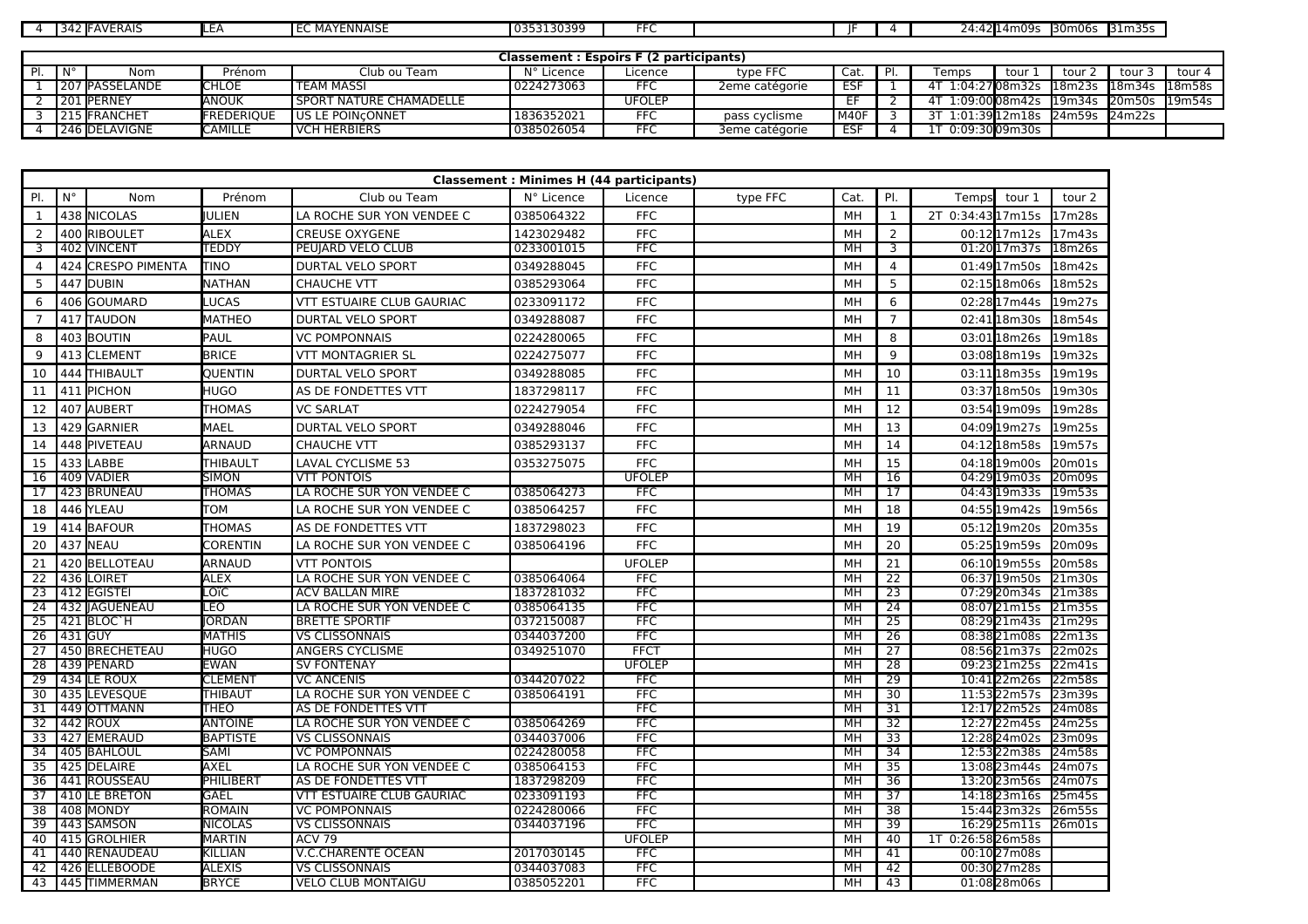| 111 | 100 L<br><b>IEPINARD</b><br>4<br>−∠∪ | <b>IIULIEN</b> | LISME 53:<br>$\sim$<br>LAVAI | 0353275365 | -- | MH | 44 | 01:5428m52s |  |
|-----|--------------------------------------|----------------|------------------------------|------------|----|----|----|-------------|--|

|                 |             |                            |                  |                                  | <b>Classement: Cadets (45 participants)</b> |               |          |           |                         |                    |                    |                    |
|-----------------|-------------|----------------------------|------------------|----------------------------------|---------------------------------------------|---------------|----------|-----------|-------------------------|--------------------|--------------------|--------------------|
| PI.             | $N^{\circ}$ | Nom                        | Prénom           | Club ou Team                     | N° Licence                                  | Licence       | type FFC | Cat.      | PI.                     | Temps<br>tour 1    | tour 2             | tour 3             |
| 1               |             | 313 DUPEYRON               | RAPHAEL          | COTE DE BEAUTE CYCLISME          | 2017146079                                  | <b>FFC</b>    |          | CH        | $\overline{1}$          | 3T 0:40:3307m29s   | 16m39s             | 16m25s             |
| $\overline{2}$  |             | 300 LE ROUX                | ALEXANDRE        | PEUJARD VELO CLUB                | 0233001020                                  | <b>FFC</b>    |          | CH        | $\overline{2}$          | 00:3807m47s        | 16m54s             | 16m30s             |
| $\overline{3}$  | 315 ROY     |                            | <b>FLORIAN</b>   | <b>COTE DE BEAUTE CYCLISME</b>   | 2017146051                                  | <b>FFC</b>    |          | CH        | $\overline{\mathbf{3}}$ | 00:3907m45s 16m42s |                    | 16m45s             |
| $\overline{4}$  |             | 303 GUACHIGNARD            | <b>THOMAS</b>    | <b>DESTINATION MTB RACE</b>      | 2079225009                                  | <b>FFC</b>    |          | CH        | $\overline{4}$          | 01:1908m01s        | 17m00s             | 16m51s             |
| 5               |             | 308 THUBLIER               | <b>THEO</b>      | <b>VTT ESTUAIRE CLUB GAURIAC</b> | 0233091165                                  | <b>FFC</b>    |          | СH        | 5                       | 01:5207m58s        | 17m05s             | 17m22s             |
| 6               |             | 326 BILLOUIN               | <b>VICTOR</b>    | LAVAL CYCLISME 53                | 0353275456                                  | <b>FFC</b>    |          | <b>CH</b> | 6                       | 02:2609m00s        | 16m10s             | 17m49s             |
| $\overline{7}$  |             | 328 CHEVRIER               | <b>BRICE</b>     | <b>VS CLISSONNAIS</b>            | 0344037078                                  | <b>FFC</b>    |          | <b>CH</b> | $\overline{7}$          | 02:5708m12s        | 17m40s             | 17m38s             |
| 8               |             | 319 COUDOUIN               | ENGUERRAND       | VTT ESTUAIRE CLUB GAURIAC        | 0233091098                                  | <b>FFC</b>    |          | <b>CH</b> | 8                       | 03:2708m09s        | 17m49s             | 18m02s             |
| 9               |             | 310 SAINT-AMAND            | <b>VICTORIEN</b> | <b>TEAM MASSI</b>                | 0224273101                                  | <b>FFC</b>    |          | <b>CH</b> | $\overline{9}$          | 03:2908m14s        | 17m48s             | 18m00s             |
| 10              |             | 350 SAVARIEAU              | MAXIME           | LA ROCHE SUR YON VENDEE C        | 0385064267                                  | <b>FFC</b>    |          | <b>CH</b> | 10                      | 03:3108m40s        | 17m50s             | 17m34s             |
| 11              |             | 331 BALDIVIA               | MELVIN           | LA ROCHE SUR YON VENDEE C        | 0385064496                                  | <b>FFC</b>    |          | <b>CH</b> | 11                      | 03:3208m20s        | 17m52s             | 17m53s             |
| 12              |             | 316 VIRLON                 | LOïC             | <b>CREUSE OXYGENE</b>            | 1423029093                                  | <b>FFC</b>    |          | <b>CH</b> | 12                      | 03:3608m16s        | 18m05s             | 17m48s             |
| 13              |             | 317 LAFON                  | <b>HUGO</b>      | VTT ESTUAIRE CLUB GAURIAC        | 0233091054                                  | <b>FFC</b>    |          | <b>CH</b> | 13                      | 03:4808m06s        | 17m54s             | 18m21s             |
| 14              |             | 353 VINSON                 | ALAN             | SV FONTENAISIENNE                | 0385038089                                  | <b>FFC</b>    |          | <b>CH</b> | 14                      | 04:1208m43s        | 17m53s             | 18m09s             |
| 15              |             | 334 BOULO                  | <b>SIMON</b>     | <b>LAVAL CYCLISME 53</b>         | 0353275511                                  | <b>FFC</b>    |          | <b>CH</b> | 15                      | 04:3507m59s        | 18m12s             | 18m57s             |
| $\overline{16}$ |             | 306 GUYONNET               | <b>ADRIEN</b>    | <b>CREUSE OXYGENE</b>            | 1423029277                                  | <b>FFC</b>    |          | CH        | $\overline{16}$         | 04:5708m55s        | 18m10s             | 18m25s             |
| 17              |             | 312 MAGNANOU               | LOUIS            | <b>VELO SILEX</b>                | 0224264090                                  | <b>FFC</b>    |          | <b>CH</b> | 17                      | 05:1808m44s        | 18m35s             | 18m32s             |
| $\overline{18}$ |             | 329 DERET LANGLAIS         | <b>CLEMENT</b>   | LE MANS SARTHE VELO              | 0372285430                                  | <b>FFC</b>    |          | CH        | $\overline{18}$         | 05:4108m28s        | 18m50s             | 18m56s             |
| $\overline{19}$ |             | 322 LABUSSIERE             | <b>MAXENS</b>    | <b>CREUSE OXYGENE</b>            | 1423029192                                  | <b>FFC</b>    |          | CH        | 19                      | 05:4808m56s        | 18m43s             | 18m42s             |
| $\overline{20}$ |             | 332 BEAUPIED               | <b>QUENTIN</b>   | <b>CA EVRON</b>                  | 0353124298                                  | <b>FFC</b>    |          | CH        | $\overline{20}$         | 06:1008m25s        | 19m00s             | 19m18s             |
| 21              |             | 344 GOURIN                 | SAMUEL           | <b>VCH HERBIERS</b>              | 0385026057                                  | <b>FFC</b>    |          | <b>CH</b> | 21                      | 06:1209m11s        | 19m09s             | 18m25s             |
| $\overline{22}$ |             | 341 ESNAULT                | <b>PAUL</b>      | <b>VS FERTOIS</b>                | 0372192293                                  | <b>FFC</b>    |          | <b>CH</b> | $\overline{22}$         | 06:2108m45s        | 18m58s             | 19m11s             |
| 23              |             | 324 FAUCOUNEAU             | ARNAUD           | PEUJARD VELO CLUB                | 0233001037                                  | <b>FFC</b>    |          | <b>CH</b> | 23                      | 06:3908m23s        | 19m17s             | 19m32s             |
| 24              |             | 347 MORINEAU               | <b>ANTOINE</b>   | <b>VS CLISSONNAIS</b>            | 0344037005                                  | <b>FFC</b>    |          | CH        | $\overline{24}$         | 06:4109m33s        | 19 <sub>m17s</sub> | 18m24s             |
| 25              |             | 351 TEXIER                 | THOMAS           | EC DU CHATEAU D OLONNE           | 0385020080                                  | <b>FFC</b>    |          | CH        | 25                      | 06:5808m49s        | 19m22s             | 19m20s             |
| 26              |             | 348 POMME ST GAUDEN MAXIME |                  | <b>LAVAL CYCLISME 53</b>         | 0353275513                                  | <b>FFC</b>    |          | CH        | 26                      | 07:1608m46s        | 19m22s             | 19m41s             |
| $\overline{27}$ |             | 323 SCELO                  | <b>LUCAS</b>     | COTE DE BEAUTE CYCLISME          | 2017146078                                  | <b>FFC</b>    |          | CH        | $\overline{27}$         | 07:1708m47s        | 19m23s             | 19m40s             |
| 28              |             | 311 MAURY                  | ROBIN            | <b>VC POMPONNAIS</b>             | 0224280063                                  | <b>FFC</b>    |          | CH        | $\overline{28}$         | 08:04 09 m01s      | 19 <sub>m52s</sub> | 19m44s             |
| $\overline{29}$ |             | 318 CHATELLIER             | <b>DORIAN</b>    | <b>VC POMPONNAIS</b>             | 0224280069                                  | <b>FFC</b>    |          | CH        | $\overline{29}$         | 08:5709m19s        | 19m54s             | 20m17s             |
| 30              |             | 349 SAUVETRE               | KYLIAN           | <b>VELO CLUB MONTAIGU</b>        | 0385052216                                  | <b>FFC</b>    |          | <b>CH</b> | $\overline{30}$         | 09:2409m26s        | 19m54s             | 20m37s             |
| $\overline{31}$ |             | 345 LAUNAY                 | <b>MAXIME</b>    | <b>SV FONTENAY</b>               |                                             | <b>UFOLEP</b> |          | <b>CH</b> | $\overline{31}$         | 09:26 10m11s       | 19m18s             | 20m30s             |
| $\overline{32}$ |             | 346 MALIN                  | <b>BASTIEN</b>   | <b>UNION CYCLISTE SUD 53</b>     | 0353271077                                  | <b>FFC</b>    |          | <b>CH</b> | $\overline{32}$         | 10:14 10 m 13s     | 20m17s             | 20m17s             |
| 33              |             | 305 TARRADE                | MATTHIEU         | <b>VTT HAUT LIMOUSIN</b>         | 1487055016                                  | <b>FFC</b>    |          | <b>CH</b> | $\overline{33}$         | 10:2507m51s        | 17m03s             | 26m04s             |
| $\overline{34}$ |             | 335 CARLUCCI               | <b>FELIX</b>     | <b>LAVAL CYCLISME 53</b>         | 0353275211                                  | <b>FFC</b>    |          | CH        | 34                      | 10:4009m23s        | 19 <sub>m37s</sub> | 22m13s             |
| $\overline{35}$ |             | 333 BILLAUD                | <b>MARCEAU</b>   | <b>CYCLISME REGION POUZAUGES</b> | 0385281196                                  | <b>FFC</b>    |          | CH        | $\overline{35}$         | 11:01 09m57s       | 20m26s             | 21m11s             |
| 36              |             | 343 GAUVRIT                | <b>NATHAN</b>    | LA ROCHE SUR YON VENDEE C        | 0385064285                                  | <b>FFC</b>    |          | CH        | 36                      | 12:1809m58s        | 21m27s             | 21m26s             |
| $\overline{37}$ |             | 352 VIAUD                  | <b>ALEXIS</b>    | <b>SV FONTENAISIENNE</b>         | 0385038237                                  | <b>FFC</b>    |          | CH        | $\overline{37}$         | 12:2008m39s        | 21m50s             | 22m24s             |
| $\overline{38}$ |             | 337 CLENET                 | <b>DORIAN</b>    | <b>AIZENAY VELOS SPORTS</b>      | 0385083171                                  | <b>FFC</b>    |          | CH        | $\overline{38}$         | 14:20 10m07s       | 23m13s             | 21 <sub>m33s</sub> |
| $\overline{39}$ | 336         | <b>CAUDARD</b>             | <b>CLEMENT</b>   | LE MANS SARTHE VELO              | 0372285100                                  | <b>FFC</b>    |          | CH        | $\overline{39}$         | 14:4309m59s        | 22 <sub>m30s</sub> | 22m47s             |
| 40              |             | 338 COMPAGNON              | <b>HUGO</b>      | LA ROCHE SUR YON VENDEE C        | 0385064221                                  | <b>FFC</b>    |          | CH        | 40                      | 15:1310m20s        | 21m56s             | 23m30s             |
| 41              |             | 325 ROGER                  | <b>CORENTIN</b>  | <b>OCEA VTT</b>                  |                                             | <b>UFOLEP</b> |          | <b>CH</b> | 41                      | 16:05 10 m 41s     | 23m26s             | 22m31s             |
| 42              |             | 330 AUVINET                | <b>MARTIN</b>    | <b>VS CLISSONNAIS</b>            | 0344037060                                  | <b>FFC</b>    |          | <b>CH</b> | 42                      | 16:54 09m56s       | 23m55s             | 23m36s             |
| 43              |             | 354 BOULAY                 | IVALENTIN        | ANGERS CYCLISME                  | 0349251132                                  | <b>FFC</b>    |          | <b>CH</b> | 43                      | 26:1611m34s        | 27m00s             | 28m15s             |
| N.C             |             | 314 ROUVES                 | <b>MAXIME</b>    | <b>VELO SILEX</b>                | 0224264073                                  | <b>FFC</b>    |          | CH        | N.C                     | 1T 0:09:5809m58s   |                    |                    |
| N.C             |             | 327 BLANCHARD              | <b>STANISLAS</b> | <b>VTTARDS GARNACHOIS</b>        | 0385552017                                  | <b>FFC</b>    |          | CH        | N.C                     |                    |                    |                    |

|     | Classement : Juniors H (31 participants) |                       |                |                           |            |            |          |      |     |                                       |      |                                     |        |        |
|-----|------------------------------------------|-----------------------|----------------|---------------------------|------------|------------|----------|------|-----|---------------------------------------|------|-------------------------------------|--------|--------|
| PI. | $\mathsf{IN}^{\mathsf{c}}$               | Nom                   | Prénom         | Club ou Team              | N° Licence | Licence    | type FFC | Cat. | PI. | Temps                                 | tour | tour 2                              | tour 3 | tour 4 |
|     |                                          | 232 ILANGLAIS         | ALEXANDRE      | <b>GUEMENE VTT</b>        | 0344051097 | FFC        |          |      |     | 4T 0:54:3807m10s 15m40s 15m51s 15m57s |      |                                     |        |        |
|     |                                          | 240 CHAMPION          | <b>THOMAS</b>  | <b>VS CLISSONNAIS</b>     | 0344037194 | <b>FFC</b> |          |      |     |                                       |      | 00:0107m11s 115m38s 115m55s 115m55s |        |        |
|     |                                          | 1211 ILIMOUSIN        | <b>IMAXIME</b> | <b>VS CLISSONNAIS</b>     | 0344037185 | <b>FFC</b> |          |      |     |                                       |      | 00:04 07m07s 15m41s 15m54s 16m00s   |        |        |
|     |                                          | <b>1268 BONNAUDET</b> | <b>INATHAN</b> | <b>CHAUCHE VTT</b>        | 0385293076 | <b>FFC</b> |          |      |     |                                       |      | 01:3707m35s 16m08s 16m13s 16m19s    |        |        |
|     |                                          | 200 DELRIEU           | <b>ALEXIS</b>  | <b>VTT ARGENTAT</b>       | 1419002010 | <b>FFC</b> |          |      |     |                                       |      | 01:3807m20s 16m18s 16m20s 16m18s    |        |        |
|     |                                          | 228 GREAU             | DAVY           | LA ROCHE SUR YON VENDEE C | 0385064387 | FFC        |          |      |     |                                       |      | 01:4107m27s 15m51s 16m21s 16m40s    |        |        |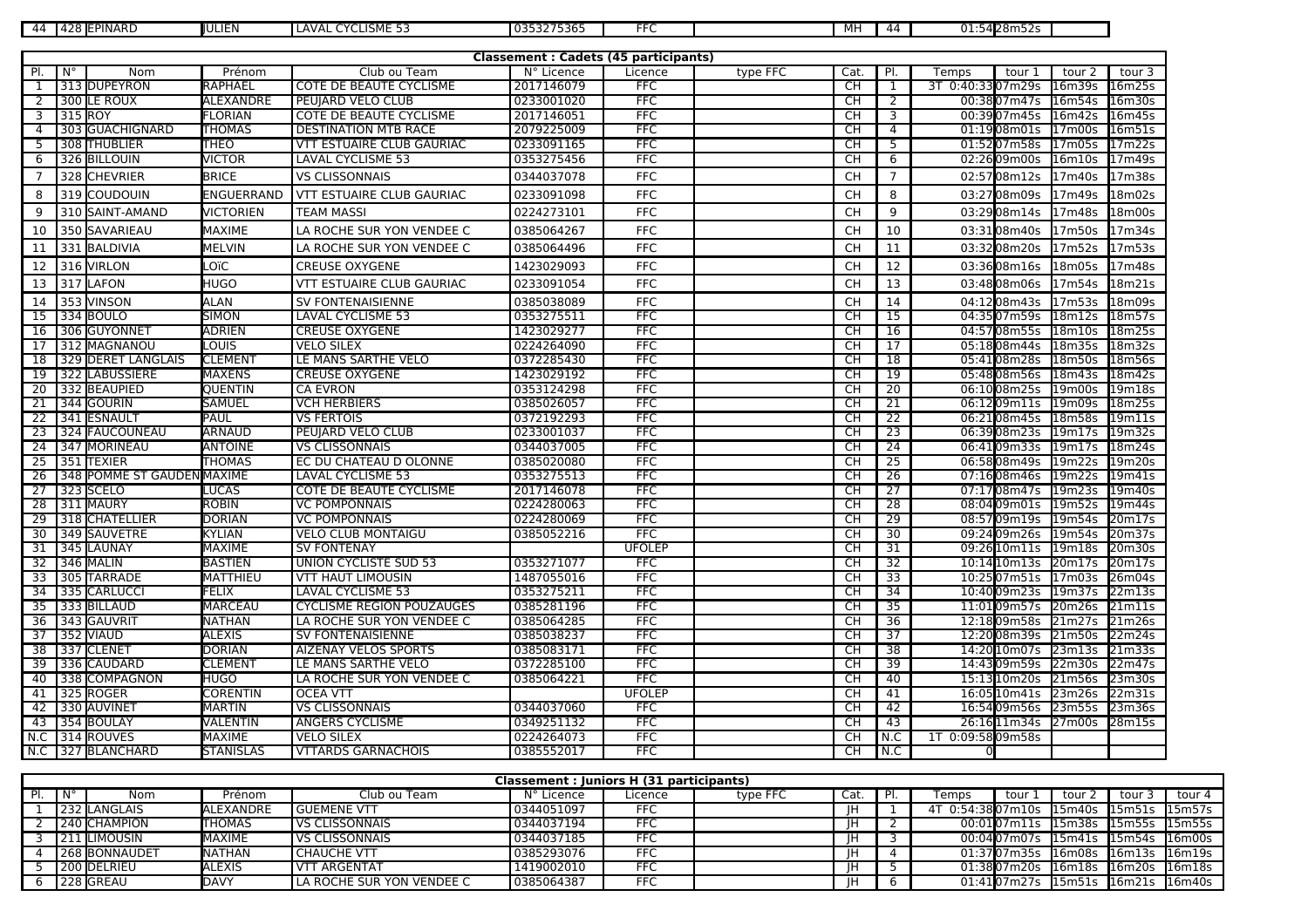|    | 257 HEURTIN     | ARNAUD             | <b>VELO SPORT VALLETAIS</b>        | 0344008191 | <b>FFC</b>    | ΙH        |    | 01:5307m16s 15m59s 16m14s 17m02s                                   |
|----|-----------------|--------------------|------------------------------------|------------|---------------|-----------|----|--------------------------------------------------------------------|
|    | 8 239 CAILLON   | <b>GUILLAUME</b>   | LA ROCHE SUR YON VENDEE C          | 0385064250 | <b>FFC</b>    | ΙH        | 8  | 04:0907m55s 17m00s 15m12s 18m40s                                   |
|    | 9 265 SABLE     | <b>NATHAN</b>      | LAVAL CYCLISME 53                  | 0353275442 | <b>FFC</b>    | ΙH        | 9  | 04:2508m02s 16m56s 16m58s 17m07s                                   |
|    | 10 206 SALON    | <b>VALENTIN</b>    | <b>VELO SILEX</b>                  | 0224264053 | <b>FFC</b>    | ΙH        | 10 | 04:4607m32s 16m42s 17m37s 17m33s                                   |
|    | 229 VERSPIERREN | <b>PIERRE</b>      | <b>VC POMPONNAIS</b>               | 0224280062 | <b>FFC</b>    | ΙH        |    | 05:0608m13s 16m46s 16m51s 17m54s                                   |
|    | 12 267 WAGNER   | <b>CODY</b>        | LE MANS SARTHE VELO                | 0372285273 | <b>FFC</b>    | ΙH        | 12 | 05:5307m26s 16m33s 17m16s<br>19 <sub>m16s</sub>                    |
|    | 13 225 DUPUIS   | <b>KEVIN</b>       | <b>CREUSE OXYGENE</b>              | 1423029086 | <b>FFC</b>    | ΙH        | 13 | 07:3407m49s 17m56s 17m45s<br>18 <sub>m42s</sub>                    |
|    | 14 231 LACHAIZE | <b>HUGO</b>        | LA ROCHE SUR YON VENDEE C          | 0385064125 | <b>FFC</b>    | ΙH        | 14 | 08:0108m39s 17m37s 17m57s 18m26s                                   |
|    | 15 212 CARRER   | <b>AURELIEN</b>    | <b>VC POMPONNAIS</b>               | 0224280059 | <b>FFC</b>    |           | 15 | 08:4608m15s 18m25s 18m26s<br>18m18s                                |
|    | 16 238 BUTON    | <b>THEO</b>        | <b>AIZENAY VELOS SPORTS</b>        | 0385083206 | <b>FFC</b>    | ΙH        | 16 | 09:1808m12s 18m13s 18m39s<br>18m52s                                |
| 17 | 216 SERRERO     | <b>BENOIT</b>      | <b>VTT MONTAGRIER SL</b>           | 0224275038 | <b>FFC</b>    | IH        | 17 | 09:4708m38s 18m18s 18m36s<br>18m53s                                |
|    | 18 210 UNTRAU   | <b>ANTHONY</b>     | <b>TEAM FARGUES CYCLES GUEREAU</b> | 0233008029 | <b>FFC</b>    | ΙH        | 18 | 10:5808m17s 18m54s 19m22s<br>19m03s                                |
|    | 19 236 BAUDOUIN | <b>LEO</b>         | <b>SV FONTENAISIENNE</b>           | 0385038286 | <b>FFC</b>    | <b>IH</b> | 19 | 11:11 10 m 37s 17 m 37s 18 m 40s<br>18m55s                         |
|    | 20 259 KOLLER   | <b>LOUIS</b>       | LA ROCHE SUR YON VENDEE C          | 0385064538 | <b>FFC</b>    | ΙH        | 20 | 11:2908m27s 18m45s 19m13s<br>19m42s                                |
|    | 21 217 GARRIGUE | ADRIEN             | <b>VC POMPONNAIS</b>               | 0224280064 | <b>FFC</b>    | ΙH        | 21 | 11:5608m33s<br>19m02s<br>19 <sub>m</sub> 00 <sub>s</sub><br>19m59s |
|    | 22 235 ORTAVENT | PAUL               | <b>VTT MONTAGRIER SL</b>           | 0224275028 | <b>FFC</b>    | ΙH        | 22 | 12:2209m12s<br>20m09s<br>18m56s<br>18 <sub>m43s</sub>              |
|    | 23 220 ROY      | ADRIEN             | <b>VTT PONTOIS</b>                 |            | <b>UFOLEP</b> | ΙH        | 23 | 13:1407m53s<br>17 <sub>m11s</sub><br>17m16s<br>25m32s              |
|    | 24 233 GROLHIER | HUGO               | <b>ACV 79</b>                      |            | <b>UFOLEP</b> | ΙH        | 24 | 14:2109ml1s 18m44s<br>19m56s<br>21m08s                             |
|    | 25 264 REVERT   | PHILIPPE           | <b>V.C.CHARENTE OCEAN</b>          | 2017030141 | <b>FFC</b>    | ΙH        | 25 | 15:1008m57s 19m48s<br>19m39s<br>19m46s                             |
|    | 26 242 CHEVET   | EVAN               | LE MANS SARTHE VELO                | 0372285226 | <b>FFC</b>    | ΙH        | 26 | 15:3108m49s 19m24s 20m32s<br>21m24s                                |
|    | 27 269 VERNY    | <b>I</b> FLORENTIN | LA ROCHE SUR YON VENDEE C          | 0385064536 | <b>FFC</b>    | ΙH        | 27 | 16:37 <b>08</b> m40s<br>19m52s 20m32s<br>22m11s                    |
|    | 28 253 GEGADEN  | <b>NICTOR</b>      | LA ROUE LIBRE JARIENNE             |            | <b>UFOLEP</b> | ΙH        | 28 | 20:0809 m41s 20 m58s 21 m42s 22 m25s                               |
|    | 29 244 COURTIN  | LOGHANN            | ACV 79                             |            | <b>UFOLEP</b> | ΙH        | 29 | 21:5609m21s 21m04s 22m51s 23m18s                                   |
|    | 30 226 BOUIGEAU | <b>JORIS</b>       | ROC CYCLO                          |            | <b>UFOLEP</b> | ΙH        | 30 | 3T 0:58:07 08m41s 23m09s 24m30s                                    |
|    | 31 227 VADIER   | <b>ROMAIN</b>      | <b>VTT PONTOIS</b>                 |            | <b>UFOLEP</b> | ΙH        | 31 | 2T 0:56:4908m41s 23m48s 24m20s                                     |

|     | <b>Classement: Espoirs H (20 participants)</b> |                      |                 |                                  |            |               |                |            |       |                                           |                |                                         |                 |                    |        |
|-----|------------------------------------------------|----------------------|-----------------|----------------------------------|------------|---------------|----------------|------------|-------|-------------------------------------------|----------------|-----------------------------------------|-----------------|--------------------|--------|
|     | N°                                             | Nom                  | Prénom          | Club ou Team                     | N° Licence | Licence       | type FFC       | Cat.       |       | Tempsl                                    | tour 1         | tour                                    | tour            | tour 4             | tour 5 |
|     |                                                | <b>IPINTHON</b>      | <b>VICTOR</b>   | <b>TEAM MASSI</b>                | 0247226018 | <b>FFC</b>    | 2eme catégorie | <b>ESH</b> |       | 1:22:39 20m51s l                          |                | 15m08s                                  | 15m23s          | 15 <sub>m35s</sub> | 15m42s |
|     | 6                                              | <b>ILAURENT</b>      | <b>I</b> SIMON  | <b>TEAM MASSI</b>                | 0224273052 | <b>FFC</b>    | 2eme catégorie | <b>ESH</b> |       |                                           | 01:38 21m14s   | 15m32s                                  | 15m56s 16m05s   |                    | 15m30s |
|     |                                                | 15 <b> </b> GUILLAUD | VALENTIN        | LA ROCHE SUR YON VENDEE C        | 0385064547 | <b>FFC</b>    | 3eme catégorie | <b>ESH</b> |       |                                           | 03:03 21m21s   | 16m03s                                  | 16m14s   15m53s |                    | 16m11s |
|     |                                                | <b>NANRENTERGHEM</b> | PAUL            | VTT ESTUAIRE CLUB GAURIAC        | 0233091090 | <b>FFC</b>    | 3eme catégorie | <b>ESH</b> |       |                                           | 04:39 22m05s   | 16m00s                                  | 16m18s          | 16m46s             | 16m09s |
|     |                                                | <b>I</b> SCHMIT      | FLORENT         | <b>CREUSE OXYGENE</b>            | 1423029011 | <b>FFC</b>    | 2eme catégorie | <b>ESH</b> |       |                                           | 04:45 21m33s l | 16m50s                                  | 16m31s   16m14s |                    | 16m16s |
|     | 25                                             | <b>ILEBLANC</b>      | <b>I</b> ROMAIN | LA ROCHE SUR YON VENDEE C        | 0385064176 | <b>FFC</b>    | 3eme catégorie | <b>ESH</b> | 6     |                                           | 06:00 22m14s   | 16m11s   16m27s   16m55s                |                 |                    | 16m52s |
|     |                                                | <b>TERMENIERE</b>    | VALENTIN        | <b>DESTINATION MTB RACE</b>      | 2079225007 | <b>FFC</b>    | 3eme catégorie | <b>ESH</b> |       |                                           | 06:17 22m06s   | 16m29s                                  | 16m45s 16m28s   |                    | 17m08s |
|     |                                                | <b>IGOSSARD</b>      | MAXIME          | <b>CC PERIGUEUX DORDOGNE</b>     | 0224258131 | <b>FFC</b>    | 1ere catégorie | <b>ESH</b> | 8     |                                           | 06:45 22m03s   | 16m30s                                  | 16m49s   16m45s |                    | 17m17s |
|     |                                                | 32 BLANCHARD         | ARNAUD          | <b>CYCLISME REGION POUZAUGES</b> | 0385281188 | <b>FFC</b>    | 3eme catégorie | <b>ESH</b> | q     |                                           |                | 08:10 22m49s   16m19s   16m41s   17m14s |                 |                    | 17m46s |
|     |                                                | 10 MONTAGNER         | <b>MAX</b>      | AMBAZAC SPRINTER CLUB            | 1487045083 | <b>FFC</b>    | pass cyclisme  | <b>ESH</b> | 10    |                                           |                | 08:42 22m55s 17m05s 1                   | 16m56s   17m11s |                    | 17m14s |
|     |                                                | 30 BILLAUD           | <b>PIERRE</b>   | <b>VCH HERBIERS</b>              | 0385026044 | <b>FFC</b>    | 2eme catégorie | <b>ESH</b> |       |                                           | 09:29 22m02s   | 15m59s                                  | 20m10s          | 17m05s             | 16m52s |
|     |                                                | 28 ILIGNERON         | <b>NALENTIN</b> | LA ROUE LIBRE IARRIENNE          |            | <b>UFOLEP</b> |                | <b>ESH</b> |       |                                           | 13:46 23m58s l | 17m38s                                  | 17m56s   18m26s |                    | 18m27s |
| 13  | -57                                            | <b>TERRIER</b>       | ANTOINE         | <b>NANTES DOULON VS</b>          | 0344250186 | <b>FFC</b>    | pass cyclisme  | <b>ESH</b> |       | 1:23:18 25m56s   18m55s   19m18s   19m09s |                |                                         |                 |                    |        |
| 14  | 21                                             | <b>IDELFOUR</b>      | FABIEN          | <b>NON LICENCIE</b>              |            | non licencié  |                | <b>ESH</b> | 14    |                                           | 04:30 26m16s I | 19m40s                                  | 20m29s 21m23s   |                    |        |
|     |                                                | 58 WAGNER            | LOGAN           | LE MANS SARTHE VELO              | 0372285270 | <b>FFC</b>    | 3eme catégorie | <b>ESH</b> |       |                                           |                | 08:21 27m57s 21m07s                     | 21m14s 21m21s   |                    |        |
| 16  |                                                | 26 PERNET            | AURELIEN        | <b>NON LICENCIE</b>              |            | non licencié  |                | <b>ESH</b> | 16    |                                           | 09:08 26m25s   | 20m12s                                  | 22m30s          | 23m19s             |        |
|     | 47                                             | <b>I</b> GAUTHIER    | PIERRE          | ROUE LIBRE JARIENNE LA JARRIE    |            | <b>UFOLEP</b> |                | ESH        |       |                                           | 14:28 30m08s l | 21m54s 22m08s 23m36s                    |                 |                    |        |
|     | -34                                            | <b>BOUHALLIER</b>    | <b>ALEXIS</b>   | LAVAL CYCLISME 53                | 0353275282 | <b>FFC</b>    | 3eme catégorie | <b>ESH</b> | N.C   | 0:47:23 26m09s 21m14s                     |                |                                         |                 |                    |        |
| N.C |                                                | <b>COSTE</b>         | VINCENT         | FIRSTEAM 64                      | 0264345016 | <b>FFC</b>    | 2eme catégorie | <b>ESH</b> | N.C   |                                           |                |                                         |                 |                    |        |
| N.C |                                                | 39 GRELLIER          | <b>JORDAN</b>   | <b>VTT EVASION POURPRE</b>       | 0224273109 | <b>FFC</b>    | pass cyclisme  | <b>ESH</b> | l N.C |                                           |                |                                         |                 |                    |        |

| Classement : Séniors H (20 participants) |                     |                  |                                  |            |               |                |           |  |                                         |                          |                           |        |          |
|------------------------------------------|---------------------|------------------|----------------------------------|------------|---------------|----------------|-----------|--|-----------------------------------------|--------------------------|---------------------------|--------|----------|
| Ν°                                       | Nom                 | Prénom           | Club ou Team                     | N° Licence | Licence       | type FFC       | Cat.      |  | Tempsl<br>tour                          | tour                     | tour                      | tour 4 | tour 5   |
|                                          | <b>14 IGUILBAUD</b> | <b>GUILLAUME</b> | LA ROCHE SUR YON VENDEE C        | 0385064487 | <b>FFC</b>    | 2eme catégorie | <b>SH</b> |  | 1:25:03l 21m09s l                       | 15m35s                   | 15m59s   16m04s           |        | 16m16s   |
|                                          | 46 GAUDIN           | <b>GUILLAUME</b> | <b>VITARDS GARNACHOIS</b>        | 385552011  | <b>FFC</b>    | 2eme catégorie | <b>SH</b> |  | $00:33$ 21m53s                          | 15m49s   15m54s   15m54s |                           |        | 16m06s   |
|                                          | <b>WANTELLET</b>    | THIBAUT          | <b>VSM</b>                       | 2282320022 | <b>FFC</b>    | 3eme catégorie | SH        |  | 00:52 21m38s   15m52s   15m52s   16m11s |                          |                           |        | 16m22s   |
|                                          | CLUZEAU             | <b>CHARLES</b>   | V.C.CHARENTE OCEAN               | 2017030136 |               | 3eme catégorie | SH        |  | 06:39 23m03s                            | 16m33s 17m31s 17m05s     |                           |        | 17m30s   |
|                                          | <b>SAINT-CRICO</b>  | <b>ARNAUD</b>    | <b>ARTIGUES VELO CLUB</b>        | 0233066330 | <b>FFC</b>    | 3eme catégorie | SH        |  | 06:46 23m16s   16m57s   16m55s   17m15s |                          |                           |        | 17m26s l |
|                                          | <b>IPIVETEAU</b>    | PIERRE           | <b>LA ROCHE SUR YON VENDEE C</b> | 0385064166 | <b>FFC</b>    | 3eme catégorie | SH        |  | 08:32 23m14s   17m15s   17m29s   17m38s |                          |                           |        | 17m59s l |
| 51                                       | . <b>I</b> MEIGNAN  | <b>THOMAS</b>    | LAVAL CYCLISME 53                | 0353275304 | <b>FFC</b>    | 3eme catégorie | SH        |  | 10:58 24m42s l                          |                          | ⊥17m39s l 17m58s l 18m00s |        | 17m42s l |
|                                          | 22 LOSTE            | <b>PIERRE</b>    | LES RAYONS DE LA BASTIDE         |            | <b>UFOLEP</b> |                | SH        |  | 11:07 24m12s l                          |                          | 17m38s   18m24s   18m12s  |        | 17m44s l |
|                                          | 56 SALAUD           | <b>TONY</b>      | <b>VITARDS GARNACHOIS</b>        | 0385552023 |               | 3eme catégorie | SH        |  | 12:39 24m20s   18m06s   18m05s   18m13s |                          |                           |        | 18m58s   |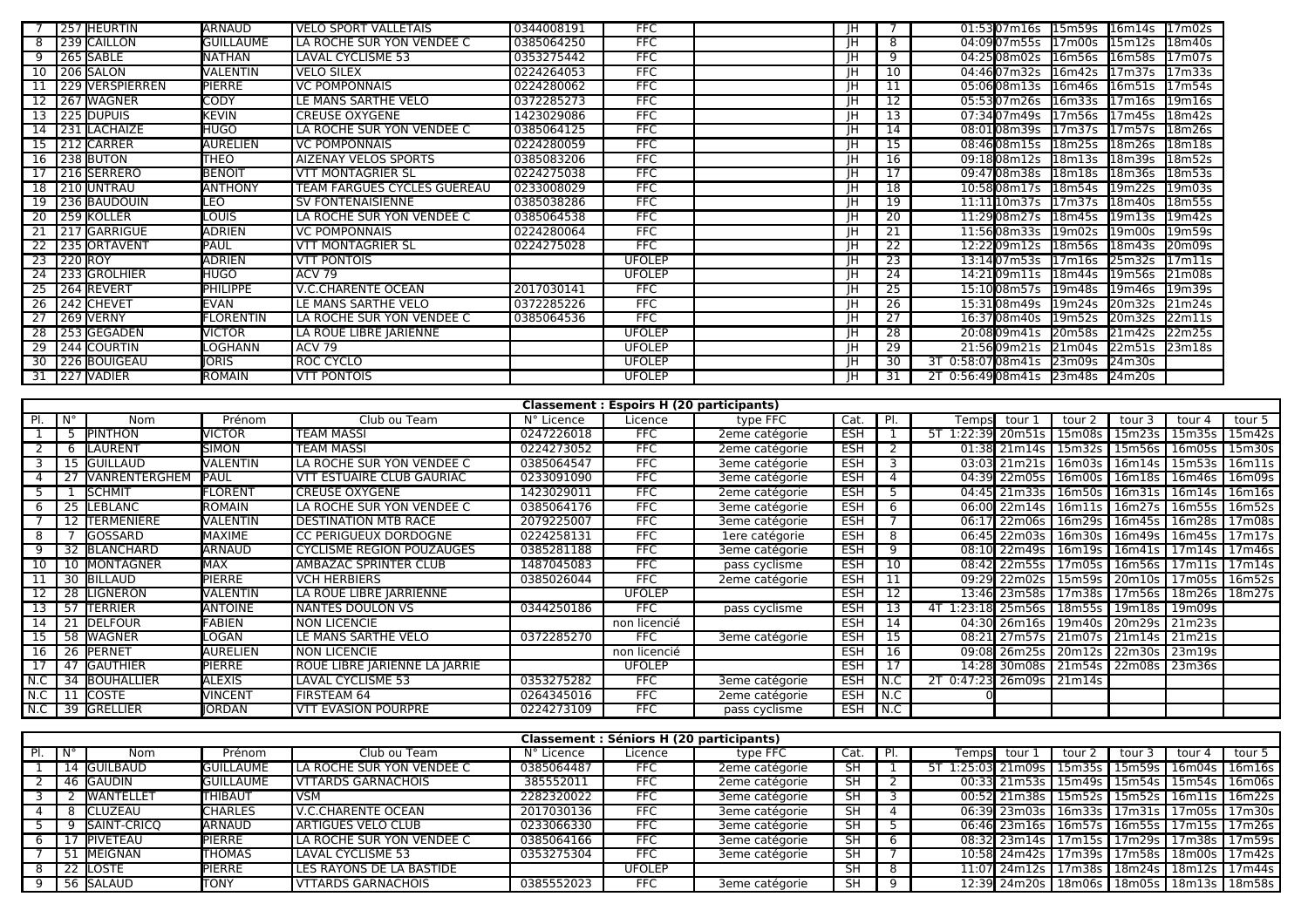| $10-1$          |    | 59 BELLANGER        | IIOHANN         | <b>CHAUCHE VTT</b>                 | 0385293134 | <b>FFC</b>    | 3eme catégorie     | <b>SH</b>       | 10  | 13:32 24m26s 19m03s 19m27s 17m39s 18m00s         |  |  |
|-----------------|----|---------------------|-----------------|------------------------------------|------------|---------------|--------------------|-----------------|-----|--------------------------------------------------|--|--|
|                 | 61 | . <b>I</b> PIGNON   | <b>IORDANE</b>  | V.C.CHARENTE OCEAN                 | 2017030019 | <b>FFC</b>    | 3eme catégorie     | <b>SH</b>       |     | 15:08 24m38s   18m43s   18m47s   18m50s   19m13s |  |  |
| 12 I            |    | 38 CHAPELEAU        | DAVID           | <b>VC ESSARTAIS</b>                | 0385106229 | <b>FFC</b>    | 3eme catégorie     | <b>SH</b>       |     | 16:58 25m11s   18m44s   19m00s   19m09s   19m57s |  |  |
|                 |    | <b>16 MOUSTACHE</b> | <b>KARIM</b>    | <b>VTT MONTAGRIER SL</b>           | 0224275068 | <b>FFC</b>    | pass cyclisme      | <b>SH</b>       |     | 4T 1:23:00 25m39s   18m38s   19m24s   19m19s     |  |  |
| 14              |    | 43 FERCHAUD         |                 | PIERRE MARIE 1 ST LéGER CYCLISME   | 0349115019 | <b>FFC</b>    | pass cyclisme      | $\overline{S}H$ | 14  | 00:04 26m10s 19m25s 18m50s 18m39s                |  |  |
|                 |    | 29 ABDELLAOUI       | IIULIEN         | <b>V.C.CHARENTE OCEAN</b>          | 2017030291 | <b>FFC</b>    | 3eme catégorie     | <b>SH</b>       |     | 04:36 26m05s 20m12s 21m00s 20m19s                |  |  |
| 16              |    | <b>POIRIER</b>      | <b>VALENTIN</b> | <b>TVTT ST THURIAL BROCELIANDE</b> | 0635250031 | <b>FFC</b>    | pass cyclisme      | <b>SH</b>       | 16  | 06:15 28m05s 20m22s 20m18s 20m30s                |  |  |
|                 |    | 31 CHABREYROU       | <b>ADRIEN</b>   | <b>VTT MONTAGRIER SL</b>           | 0224275092 | <b>FFC</b>    | Pass'Sport Nature  | <b>SH</b>       |     | 07:29 27m32s 20m15s 20m53s 21m49s                |  |  |
| 18 <sup>1</sup> |    | 40 DECLAREY         | ARNAUD          | <b>DESTINATION MTB RACE</b>        |            | <b>UFOLEP</b> |                    | <b>SH</b>       | 18  | 12:32 29m48s 22m01s 21m43s 22m00s                |  |  |
| 19 I            |    | 23 IVEDIS           | <b>I</b> ROMAIN | <b>AMBAZAC SPRINTER CLUB</b>       | 1487045085 | <b>FFC</b>    | 3eme catégorie     | <b>SH</b>       | 19  | 13:29 30m07s 21m54s 22m13s 22m15s                |  |  |
|                 |    | N.C   41 DEVAUD     | WILLY           | <b>CYCLISME REGION POUZAUGES</b>   | 0385281112 | <b>FFC</b>    | Pass'Cyclisme Open | <b>SH</b>       | N.C | 2T 0:39:52 22m34s 17m18s                         |  |  |

|          | Classement: Masters 30-39 Elite (11 participants) |                  |                    |                                |            |            |                    |              |   |                   |                  |                                                  |                      |        |        |
|----------|---------------------------------------------------|------------------|--------------------|--------------------------------|------------|------------|--------------------|--------------|---|-------------------|------------------|--------------------------------------------------|----------------------|--------|--------|
| PL       | l N°                                              | Nom              | Prénom             | Club ou Team                   | N° Licence | Licence    | type FFC           | Cat.         |   |                   | Temps tour 1     | tour 2                                           | tour                 | tour 4 | tour 5 |
|          |                                                   | 13 CHASSELOUP    | <b>SIMON</b>       | LA ROCHE SUR YON VENDEE C      | 0385064261 | FFC        | 2eme catégorie     | M30E         |   | 5T 1:24:16 20m59s |                  | 15m19s l                                         | 15m56s 16m14s 15m48s |        |        |
|          |                                                   | 48 GIRET         | BASTIEN            | CYCLISME REGION POUZAUGES      | 0385281163 | <b>FFC</b> | 2eme catégorie     | M30E         |   |                   |                  | 03:17 21m58s   16m06s   16m23s   16m43s   16m23s |                      |        |        |
|          |                                                   | 42 FAUCONNIER    | DAVID              | EC DU CHATEAU D OLONNE         | 0385020103 | <b>FFC</b> | Pass'Cyclisme Open | M30E         |   |                   |                  | 05:27 22m37s   16m29s   16m45s   16m56s   16m56s |                      |        |        |
|          |                                                   | <b>CASTAGNET</b> | <b>DENIS</b>       | <b>CC MARMANDAIS</b>           | 0247207200 | <b>FFC</b> | 3eme catégorie     | M30E I       |   |                   |                  | 07:49 22m26s   16m58s   17m25s   17m29s   17m47s |                      |        |        |
|          |                                                   | 49 LAPEYRONNIE   | ARNAUD             | UC ARCACHON                    | 0233036050 | <b>FFC</b> | Pass'Cyclisme Open | M30E I       |   |                   |                  | 17:49 24m46s   17m58s   18m19s   18m49s   22m13s |                      |        |        |
|          | 50                                                | <b>IMADER</b>    | <b>IERIC</b>       | <b>BRESSUIRE ACTIVITES C</b>   | 2079165129 | <b>FFC</b> | 3eme catégorie     | M30E         |   | 4T                |                  | 1:21:09 24m55s   18m01s   19m09s   19m04s        |                      |        |        |
|          |                                                   | 44 FORTIN        | <b>l</b> GUILLAUME | CYCLISME REGION POUZAUGES      | 0385281146 | <b>FFC</b> | pass cyclisme      | M30E         |   |                   |                  | 04:48 27m05s   19m34s   19m47s   19m31s          |                      |        |        |
|          | - 52                                              | <b>IMERLET</b>   | <b>CHRISTOPHE</b>  | <b>TEAM CHALONNES CYCLISME</b> | 0349285094 | <b>FFC</b> | pass cyclisme      | M30E I       |   |                   |                  | 07:22 27m33s   19m53s   20m24s   20m41s          |                      |        |        |
| $\Omega$ |                                                   | 33 BONNEAU       | <b>MICKAEL</b>     | I EC DU CHATEAU D OLONNE       | 0385020013 | FFC        | pass cyclisme      | M30E         | q |                   |                  | 21:42 30m12s 24m08s 24m44s 23m47s                |                      |        |        |
| N.C      |                                                   | 35 BOURSIER      | <b>CYRIL</b>       | ST LéGER CYCLISME              | 0349115046 | FFC        | pass cyclisme      | M30E   N.C   |   | 2T                |                  | 0:47:49 27m50s   19m59s                          |                      |        |        |
|          |                                                   | 37 CHANTREAU     | IIULIEN            | <b>VTTARDS GARNACHOIS</b>      | 0385552004 | FFC.       | pass cyclisme      | $M30E$ $N.C$ |   |                   | $0:27:12$ 27m12s |                                                  |                      |        |        |

| Classement: Masters 40-49 Elite (3 participants) |                     |         |                               |            |               |               |      |    |        |                |                                                    |      |           |        |
|--------------------------------------------------|---------------------|---------|-------------------------------|------------|---------------|---------------|------|----|--------|----------------|----------------------------------------------------|------|-----------|--------|
| $\blacksquare$                                   | Nom                 | Prénom  | Club ou Team                  | N° Licence | Licence       | type FFC      | Cat. | DI | Tempsl | tour           | tour 2                                             | tour | $t$ our 4 | tour 5 |
|                                                  | <b>IGUACHIGNARD</b> | ΙτοΝΥ   | <b>I DESTINATION MTB RACE</b> | 2079225003 | EEC           | pass cyclisme | M40E |    |        |                | 1:38:18 24m44s   17m50s   18m08s   18m32s   19m04s |      |           |        |
|                                                  | <b>I</b> GOUMARD    | _AUREN1 | I VTT ESTUAIRE CLUB GAURIAC   | 0233091173 | ---           | pass cyclisme | M40E |    |        |                |                                                    |      | 19m15s    |        |
| 24                                               | <b>I</b> CAVIGNAC   | IARNAUD | <b>VTT CISSAC</b>             |            | <b>UFOLEP</b> |               | M40E |    |        | 1:23:19 23m19s |                                                    |      |           |        |

|      | <b>Classement: Master Open (18 participants)</b> |                        |                   |                                  |            |               |                    |            |     |                      |                                 |                     |                    |  |
|------|--------------------------------------------------|------------------------|-------------------|----------------------------------|------------|---------------|--------------------|------------|-----|----------------------|---------------------------------|---------------------|--------------------|--|
|      | N°                                               | Nom                    | Prénom            | Club ou Team                     | N° Licence | Licence       | type $FFC$         | Cat.       | PI. | Temps<br>tour 1      | tour 2                          | tour 3              | tour 4             |  |
|      | 45                                               | FOURNIER               | IDAVID            | LAVAL CYCLISME 53                | 0353275111 | <b>FFC</b>    | 3eme catégorie     | MOP        |     | 4T 1:01:5208m07s     | .7m40s                          | 17m56s              | 18m09s             |  |
|      |                                                  | 204 <b>I</b> AUDE1     | SEBASTIEN         | <b>NON LICENCIE</b>              |            | non licencié  |                    | <b>MOP</b> |     | 01:1208m18s          | l18m08s                         | 18m07s              | 18 <sub>m31s</sub> |  |
|      | 54                                               | <b>I</b> OURY          | DAVID             | AS MONTLOUIS CYCLISME            | 1837034199 | <b>FFC</b>    | 3eme catégorie     | <b>MOP</b> |     | 02:07 08 m 41s       | 18m17s                          | 18m35s              | 18m26s             |  |
|      |                                                  | 255 GENDRON            | FREDDY            | <b>CYCLISME REGION POUZAUGES</b> | 0385281142 | <b>FFC</b>    | pass cyclisme      | <b>MOP</b> |     | 02:2009m13s          | 18 <sub>m24s</sub>              | 18m27s              | 18m08s             |  |
|      |                                                  | 230 BLANCHARD          | <b>ROMUALD</b>    | <b>VTTARDS GARNACHOIS</b>        | 0385552009 | <b>FFC</b>    | Pass'Cyclisme Open | <b>MOP</b> |     | 02:4708m55s          | 18m27s                          | 18m32s              | 18m45s             |  |
|      |                                                  | 266 SENECHAL           | MICKAEL           | ST JEAN DE MONTS VENDEE C        | 0385284194 | <b>FFC</b>    | Pass'Cyclisme Open | <b>MOP</b> | 6   | 04:3008m29s          | 13 <sub>m16s</sub>              | l19m57s             | 19m40s             |  |
|      |                                                  | 223 DEGARDIN           | <b>IAMES</b>      | <b>FREE RIDER CLUB</b>           |            | <b>UFOLEP</b> |                    | <b>MOP</b> |     | 06:1409m12s          | 119m12s                         | 19m51s              | 19m51s             |  |
|      |                                                  | 249 <b>IDESSAY</b>     | <b>I</b> NICOLAS  | <b>VC CONTROIS</b>               | 1841284060 | <b>FFC</b>    | Pass'Cyclisme Open | <b>MOP</b> | 8   | 06:2408m58s          | 19 <sub>m45s</sub>              | 19 <sub>m38s</sub>  | 19m55s             |  |
|      |                                                  | 260 ILE ROUX           | <b>I</b> STEPHANE | <b>VC ANCENIS</b>                | 0344207020 | <b>FFC</b>    | pass cyclisme      | MOP        | 9   | 06:2609m34s          | l19m13s                         | 20m09s              | 19 <sub>m22s</sub> |  |
| 10   |                                                  | 234 CADOICO            | DANIEL            | AS DE FONDETTES VTT              | 1837298009 | <b>FFC</b>    | 3eme catégorie     | <b>MOP</b> | 10  | 08:3809m49s          | 19 <sub>m36s</sub>              | 19m45s              | 21m20s             |  |
|      | 53                                               | <b>I</b> NAUD          | lSMAëL            | <b>VCH HERBIERS</b>              | 0385026142 | <b>FFC</b>    | pass cyclisme      | MOP        |     | 10:57110m56s         | 120 <sub>m34s</sub>             | 20m52s              | 20m27s             |  |
|      |                                                  | 224 GROLHIER           | <b>GERALD</b>     | <b>ACV 79</b>                    |            | <b>UFOLEP</b> |                    | MOP        |     | 11:03 09 m 51 s      | 21 <sub>m</sub> 00 <sub>s</sub> | 21m04s              | 21m00s             |  |
|      |                                                  | 208 SAINT-CRICO        | <b>I</b> SERGE    | ARTIGUES VELO CLUB               | 0233066431 | <b>FFC</b>    | pass cyclisme      | <b>MOP</b> | 13  | 11:09 09 m 43s       | 20 <sub>m46s</sub>              |                     | 20m45s             |  |
| 14 I |                                                  | 245 GRELLIER           | <b>IEROME</b>     | <b>VTT EVASION POURPRE</b>       | 0224273110 | <b>FFC</b>    | pass cyclisme      | <b>MOP</b> | 14  | 11:35 10 m 48s       | 119m17s                         | $22m\overline{20s}$ | 21m02s             |  |
| 15 I |                                                  | l 250 <b>I</b> EGISTEI | ERIC              | <b>ACV BALLAN MIRE</b>           | 1837281024 | <b>FFC</b>    | pass cyclisme      | <b>MOP</b> | 15  | 19:31 <b>09</b> m23s | 124m00s                         | 22m42s              | 25m18s             |  |
| 16 I |                                                  | 241 CHANDELIER         | ITONY             | <b>TOBESPORT</b>                 | 0349283105 | <b>FFC</b>    | pass cyclisme      | <b>MOP</b> | 16  | 3T 0:51:5809m52s     | l21m04s                         | 21m02s              |                    |  |
|      |                                                  | 243 CLENET             | <b>YANNICK</b>    | <b>AIZENAY VELOS SPORTS</b>      | 0385083172 | <b>FFC</b>    | pass cyclisme      | <b>MOP</b> | 17  | 11:431<br>11m23s     | 25m49s                          | 26m29s              |                    |  |
|      |                                                  | 18 263 PICHON          | RICHARD           | <b>ACV BALLAN MIRE</b>           | 1837281002 | <b>FFC</b>    | pass cyclisme      | MOP        | 18  | 14:11 12 m 20 s      | 25m59s                          | 27m50s              |                    |  |

| Classement : Masters 50 et $+$ (11 participants) |                     |                     |                             |            |            |                |      |  |                                           |        |                                     |      |        |
|--------------------------------------------------|---------------------|---------------------|-----------------------------|------------|------------|----------------|------|--|-------------------------------------------|--------|-------------------------------------|------|--------|
| $\mathsf{N}^{\circ}$                             | Nom                 | Prénom              | Club ou Team                | N° Licence | Licence    | type FFC       | Cat. |  | Temps                                     | tour : | tour 2                              | tour | tour 4 |
|                                                  | 1213 CHAMBARD       | <b>CHRISTOPHE</b>   | VTT ARGENTAT                | 1419002008 | <b>FFC</b> | 3eme catégorie | M50  |  | 4T 0:59:42l07m56s l17m11s l17m17s l17m18s |        |                                     |      |        |
|                                                  | <b>205 CHANTEAU</b> | <b>PATRICE</b>      | VTT EVASION POURPRE         | 0224273013 | <b>FFC</b> | pass cyclisme  | M50  |  |                                           |        | 03:0308m31s 17m49s 17m57s 18m28s    |      |        |
|                                                  | 262 PACAUD          | <b>I</b> IEAN MARIE | <b>ANGERS CYCLISME</b>      | 0349251162 | <b>FFC</b> | pass cyclisme  | M50  |  |                                           |        | 06:2208m53s 118m47s 119m10s 119m14s |      |        |
|                                                  | l 256 IGUILLET      | <b>IEAN PIERRE</b>  | EC DU CHATEAU D OLONNE      | 0385020114 | <b>FFC</b> | 3eme catégorie | M50  |  |                                           |        | 07:5909m24s 19m06s 19m53s 19m18s    |      |        |
|                                                  | 1247 IDERE          | <b>IPASCAL</b>      | <b>DESTINATION MTB RACE</b> | 2079225001 | <b>FFC</b> | pass cyclisme  | M50  |  |                                           |        | 08:0309m45s 19m05s 19m46s 19m09s    |      |        |